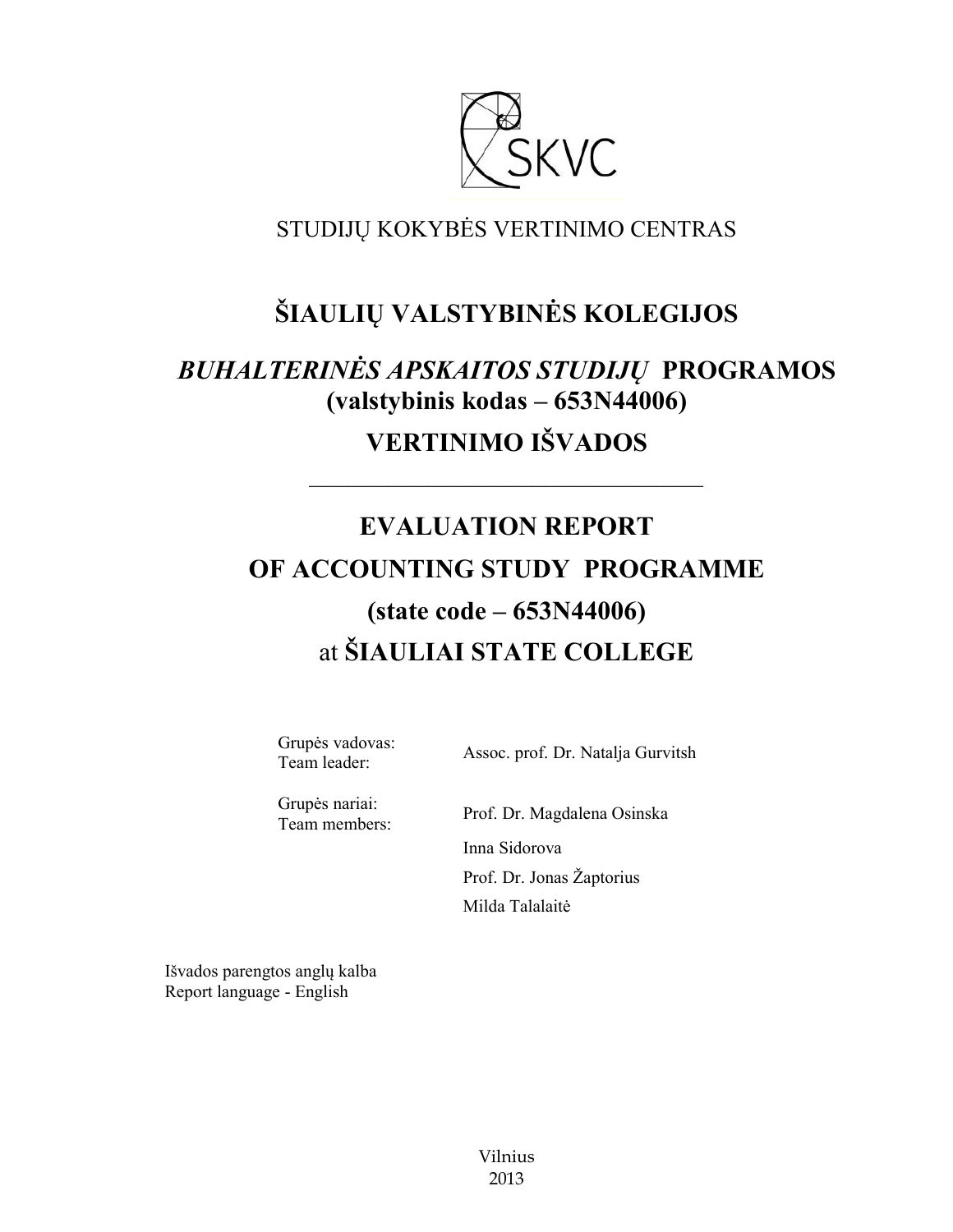### **DUOMENYS APIE ĮVERTINTĄ PROGRAMĄ**

| Studijų programos pavadinimas          | Buhalterinė apskaita                         |  |
|----------------------------------------|----------------------------------------------|--|
| Valstybinis kodas                      | 653N44006                                    |  |
| Studijų sritis                         | Socialiniai mokslai                          |  |
| Studijų kryptis                        | Apskaita                                     |  |
| Studijų programos rūšis                | Koleginės studijos                           |  |
| Studijų pakopa                         | Pirmoji                                      |  |
| Studijų forma (trukmė metais)          | Nuolatinė (3), ištęstinė (4)                 |  |
| Studijų programos apimtis kreditais    | 180                                          |  |
| Suteikiamas laipsnis ir (ar) profesinė | Buhalterinės apskaitos profesinis bakalauras |  |
| kvalifikacija                          |                                              |  |
| Studijų programos įregistravimo data   | 2002 m. rugpjūčio 30 d.                      |  |

### **INFORMATION ON EVALUATED STUDY PROGRAMME**

| Title of the study programme               | Accounting                          |  |
|--------------------------------------------|-------------------------------------|--|
| State code                                 | 653N44006                           |  |
| <b>Study area</b>                          | Social science                      |  |
| <b>Study field</b>                         | Accounting                          |  |
| Type of the study programme                | Higher education college studies    |  |
| <b>Cycle of study</b>                      | First                               |  |
| Mode of studies (duration in years)        | Full-time $(3)$ , part-time $(4)$   |  |
| Volume of the study programme in credits   | 180                                 |  |
| Degree and (or) professional qualification | Professional Bachelor of Accounting |  |
| awarded                                    |                                     |  |
| Date of the study programme registration   | 30 August 2002                      |  |

Studijų kokybės vertinimo centras  $\copyright$ 

The Centre for Quality Assessment in Higher Education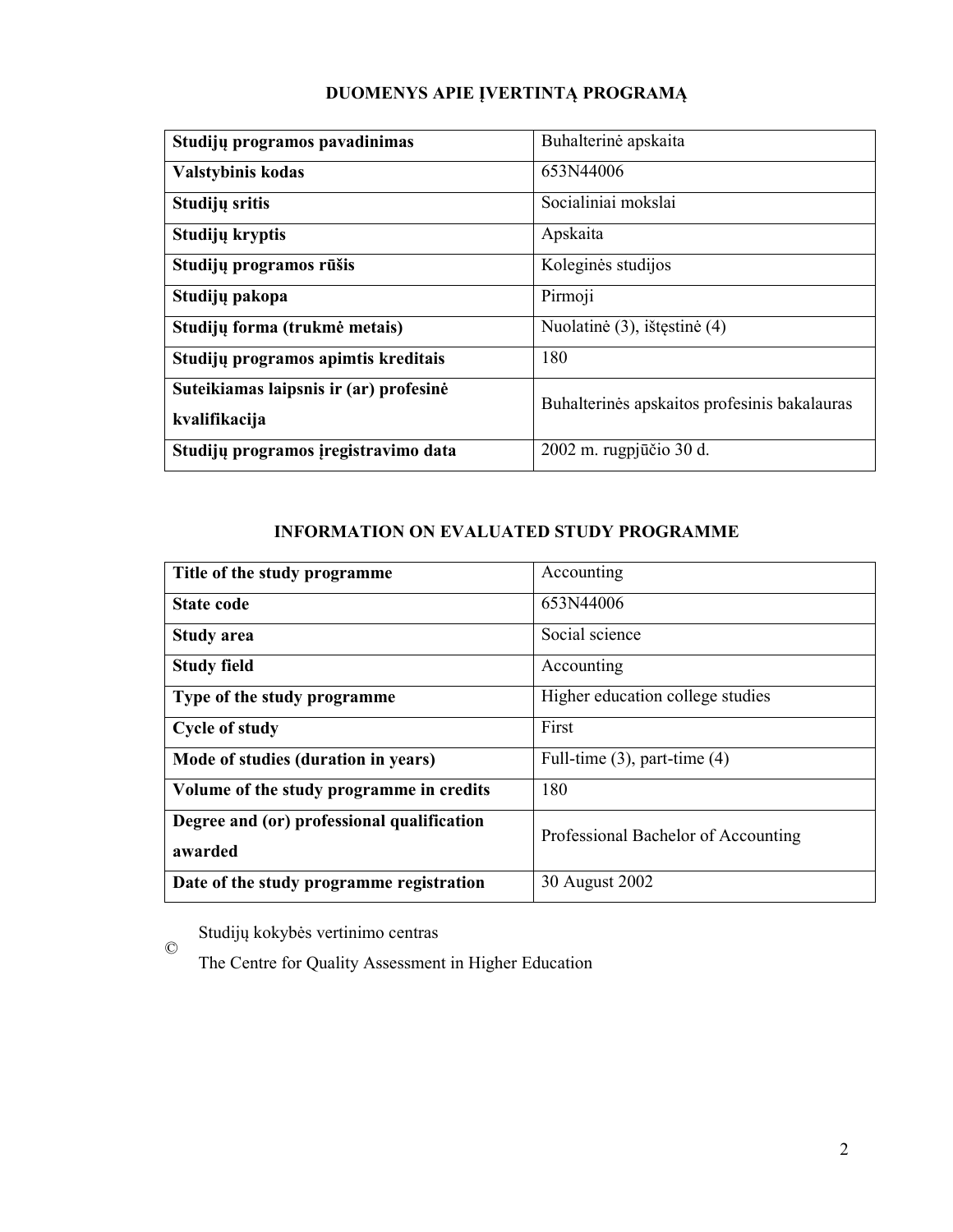## **CONTENTS**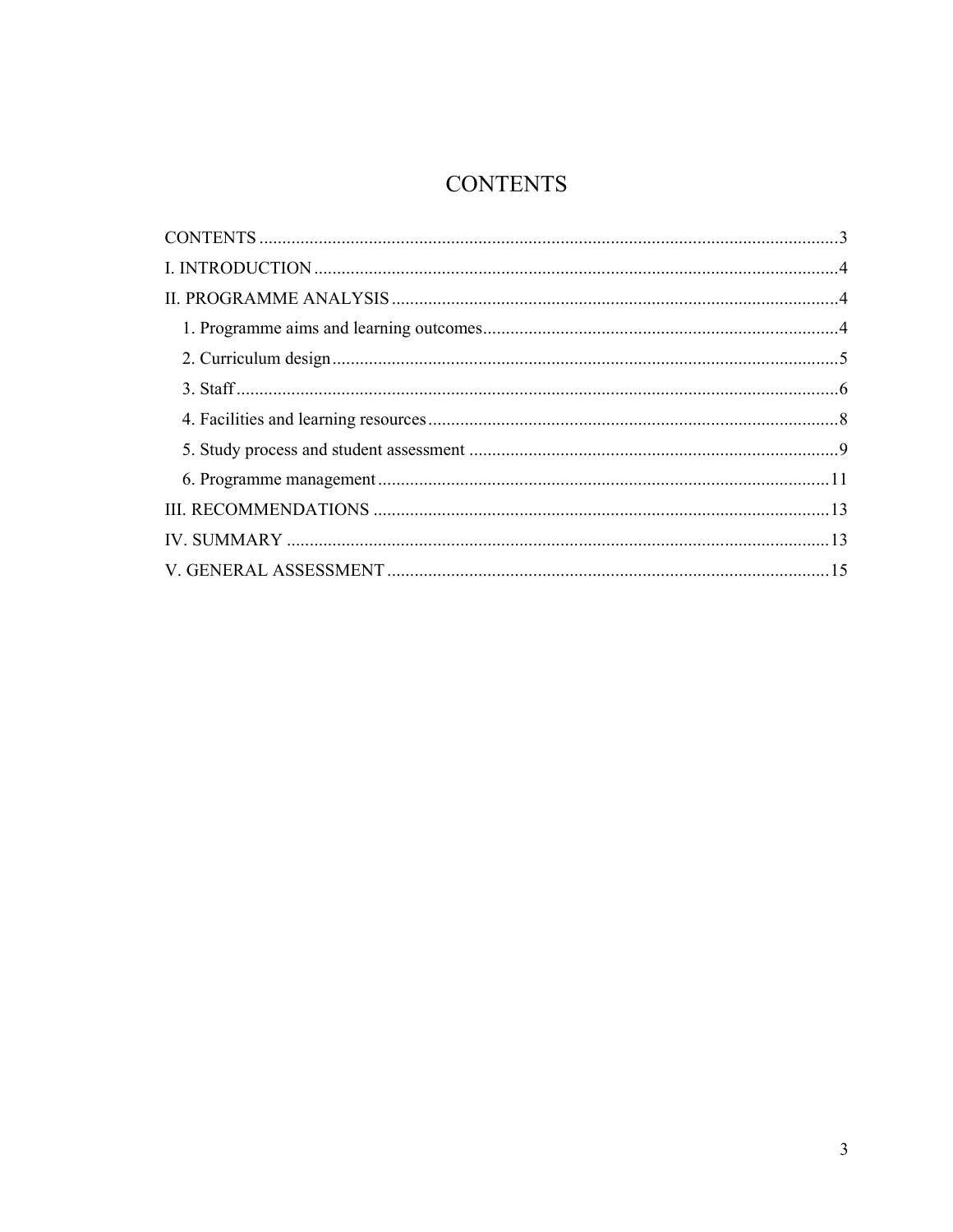#### I. INTRODUCTION

The Accounting Study Programme (hereinafter the Programme) is carried out in Šiauliai State College (hereinafter the College), at the Faculty of Business and Technology (hereinafter the Faculty), by the Accounting and Finance Department (hereinafter the Department).

The self-assessment report (SAR) for the non-university programme was produced in the winter semester of 2012 by the self-assessment group.

 An international review panel organized by the Centre for Quality Assessment in Higher Education (SKVC) studied the submitted Self-assessment report and related documentation, conducted a site visit on 25th of April 2013 and subsequently discussed study Programme under evaluation.

During the site visit, the team had the opportunity to discuss the Programme with Faculty administration, Self-assessment group, teaching staff, students, graduates and social partners. The expert group also visited the library, classrooms and offices associated with the programme. After the visit, the expert group held a meeting in which the contents of the evaluation was discussed and adjusted to represent the opinions of the whole group.

The present review has been carried out under the guidelines and procedures of the SKVC. Assessment of the Programme has not been done before.

#### II. PROGRAMME ANALYSIS

#### *1. Programme aims and learning outcomes*

Programme complies with the general requirements for Bachelor level Programmes in Lithuania.

The study programme aims to produce accountants for the companies operating in national and global markets, able to manage accounting of a business entity, control accounting of economic processes, carry out the analysis of financial condition and performance and establish the budgets of the business entities, adapt (continually learn) to the constantly changing global environment.

Aims and intended learning outcomes are clearly formulated and set out: what the person will know, understand and be capable of as well as what special, social and personal abilities will gain after graduating from the study programme.

Intended learning outcomes include practical knowledge of the field necessary to attain professional bachelor degree of first cycle, its application, ability to collect and analyse necessary data, develop practical skills of professional work of an accountant, an ability to communicate when solving problems at work and study in the professional work field in an autonomous manner.

The aim and intended learning outcomes of the Programme meet the requirements of the labor market, comply with field of the accountant activities and professional competences provided in the Accountant Training Standard. The intended learning outcomes of the Programme are aimed at training accountants oriented towards practical work. A person after graduating this Programme will be able to not only manage the accounting of an entity, but also to control the accounting processes of business operations, perform analysis of financial state, business operations results and draw up budgets.

Aim of the Programme meets the requirements of the higher education college studies. Specialists are trained for practical work, capable of managing an accounting office of an entity, designing accounting policy, managing accounting of a business entity, evaluating credibility of financial information, to be capable of performing analysis of financial state and business operations results and drawing up budgets for entities; financial, fiscal and other statements/accounts.

Intended learning outcomes are consistent with requirements of the description of higher education college first study cycle (professional bachelor) outcomes. Intended learning outcomes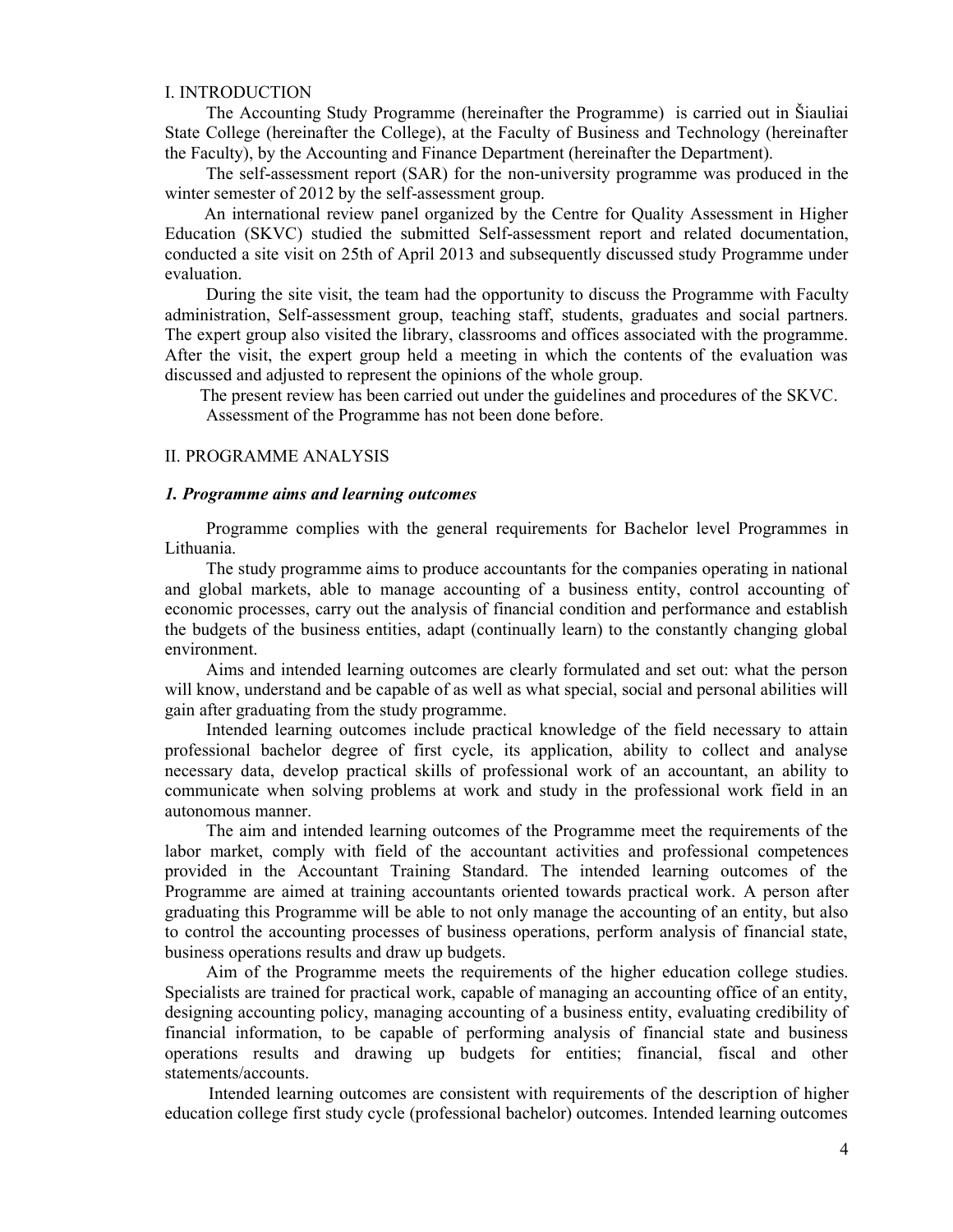of the Programme include all structural elements of the first cycle of study: knowledge and its application, research skills, special, social and personal abilities.

The Programme is the only programme of the Accounting studies that is implemented at Šiauliai State College.

The title, intended learning outcomes, content of the Programme and awarded qualification degree of Professional Bachelor in Accounting are compatible.

Constant improvement of the programme is made in close cooperation with the state and private institutions, organizations and social partners, which is highly evaluated by graduated students and social partners.

Intended learning outcome  $\delta$  Student will know legal and accounting aspects of economical information development internationally and will be able to apply them when solving complex specific problems of the field" is too ambitious.

Some of the intended learning outcomes are well defined, but not measurable and too simple in some cases:

- Student will know modern theories and conceptions of business management, economics, finance and will be able to apply them.
- Student will understand national legal, economy systems, types of companies and their activity particularities.
- Student will be able to learn independently in the field of his/her professional activity; understand moral responsibility for the quality of his/her performance as well as the impact of its results on society, economic and cultural development, welfare and the environment.

Some of the learning outcomes are beyond the accountant responsibilities:

- Student will monitor the application of accounting policy provisions and perform financial control.
- Student will methodically prepare the budgets of a legal entity and control their execution.

The participation of external stakeholders in the update of the study Programme could be more active. During the meeting it was evident that social partners don't help react flexibly to the changes in labour market.

*In conclusion: Learning outcomes and aims are appropriate, but they should be better formulated and specified in compliance with the European Higher Education Area recommendations. The programme is held in high esteem by all stakeholders and corresponds to the needs of the labour market in Lithuania in general and Šiauliai area in particular, offering practice-oriented specialization. Practical approach to teaching is welcomed by social partners. The review panel would recommend the further development of the programme by introducing various subjects taught in English.*

#### *2. Curriculum design*

The Programme has been drawn up and updated in accordance with the normative documents. The Programme meets with the General Requirements. Study subjects are arranged consistently and their number is sufficient to achieve learning outcomes.

There is a logical sequential coherence among the subjects taught. The subjects are arranged in the study plan in such manner that the outcomes reached in each of the previously taught subjects serve as a basis for the outcomes of the subject that follow. Topics of each study subject are different, non-repeating and pursuing a concrete study outcome. Each intended learning outcome of the Programme is pursued by learning outcomes of several study subjects.

The Programme studies are focused on practical training, 36.8 percent of total study Programme are allocated for practical skills development.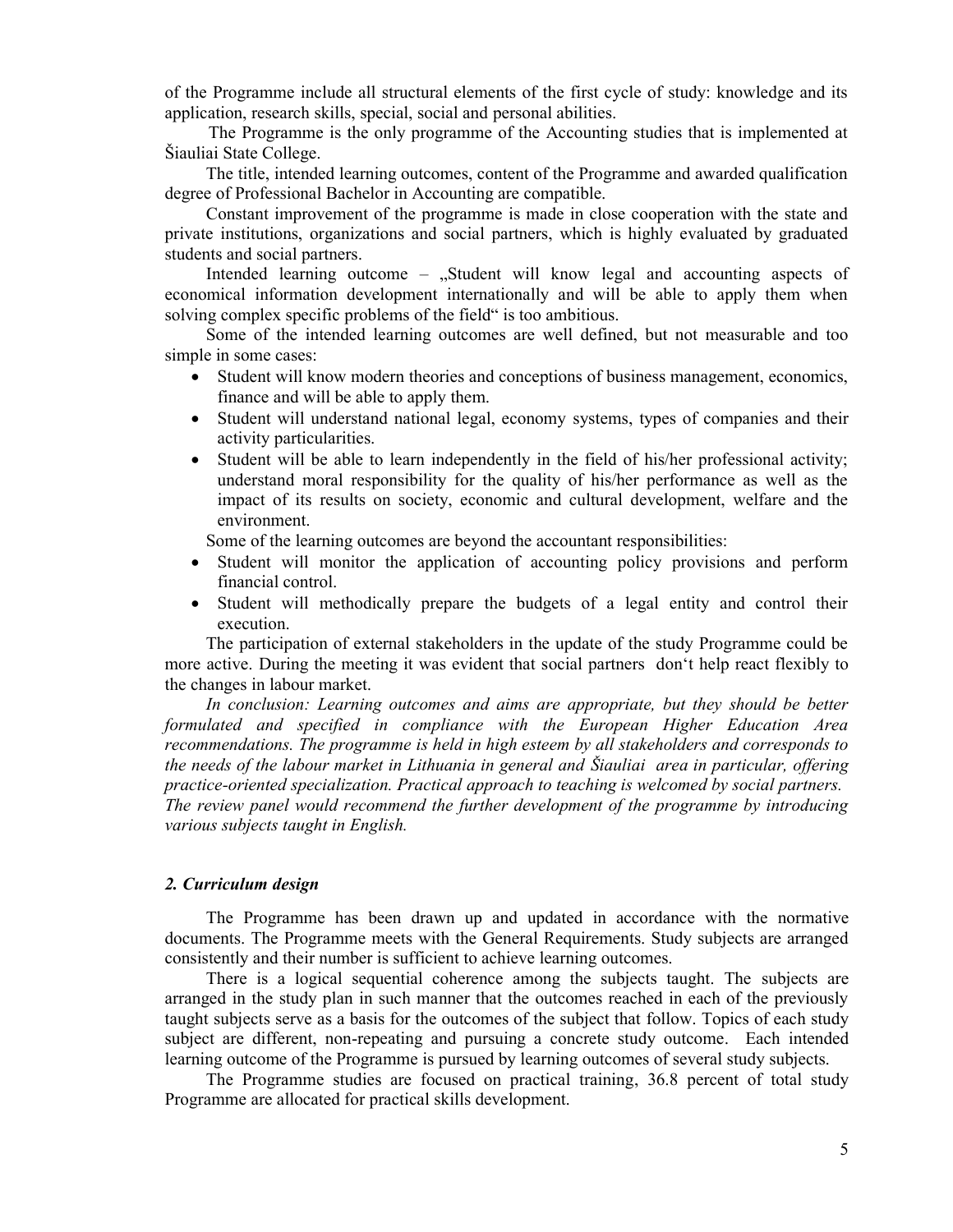Compulsory subjects of the field of study are designed to provide knowledge of management, economics, finance, modern accounting theories and concepts, their application for solving concrete problems of the field, to plan, execute and control accounting processes and to generalize and evaluate financial and performance reports of a business entity.

Elective subjects of the branch of study, provide a deeper knowledge and practical skills to manage the accounting of transport and construction enterprises, to perform operational and financial audits of an entity, to draw up budgets, calculate costs, to understand international accounting standards and international financial transactions, to learn one more accounting computer program and choose it following the stakeholders opinion.

Freely elective subjects are to satisfy individual needs of a student, expand a worldview and general erudition as well as for personality formation. One freely elective subject can be studied per semester. Students choose subjects from the College comprehensive list, which currently consists of 77 subjects. This list is constantly updated with new subjects.

Each subject description provides study methods to achieve the learning outcomes of each individual study subject. The following methods are used in the Programme: an engaged lecture, a seminar, a discussion, problem-based teaching, work with scientific sources, maps of concepts, a demonstration, practical tasks, problem solving, fulfilling tasks and decision making, the case study, group work, individual work, problematic conversation, the usage of information resources, dialogue, and development of a research project.

The content and methods of the subjects/modules are appropriate for the achievement of the intended learning outcomes.

The scope of the subjects' programmes is totally corresponding to achieve the intended learning outcomes.

The intended learning outcomes of the Programme subjects are achieved utilizing modern management, economics, financial and accounting theories and innovations. Subjects of practice pursue learning outcomes by taking advantage of the modern technologies and using the latest information databases.

During the meetings it was found that the programme has a strong practical aspect, with high percentage of teaching staff working as practitioners, and has introduced a creative approach to integrating this aspect into the study process, as demonstrated by three practical trainings available to all students throughout the course.

Review panel also believes that the curriculum is in good form. College is also positively interested in developing the curriculum on the basis of the feedback, including student feedback. Topics are constantly renewed, based on a semi-annual review by the Study Programme Committee, taking into consideration the changing economic environment and the needs of the market.

*In conclusion: The curriculum design is in good form and meets legal requirements. The study subjects and/or modules are spread evenly. The content of the subjects and/or modules is consistent with the type and level of the studies. The content and methods of the subjects/modules are appropriate for the achievement of the intended learning outcomes. Topics are constantly renewed.*

#### *3. Staff*

 Qualifications of the teachers that are pursuing the Programme meet the requirements of higher education college studies, and provides favorable conditions to implement aims and intended outcomes of the studies. During 2012-2013 a.y. 10 percent of the total scope of study field and branch subjects was delivered by the teachers with a doctoral degree.

78 percent of the teachers of the Programme have at least 3 years of practical experience in the sphere of the subject that they teach. Teachers implementing the Programme have Master' degree or an equivalent higher education degree or a doctoral degree. The Assessment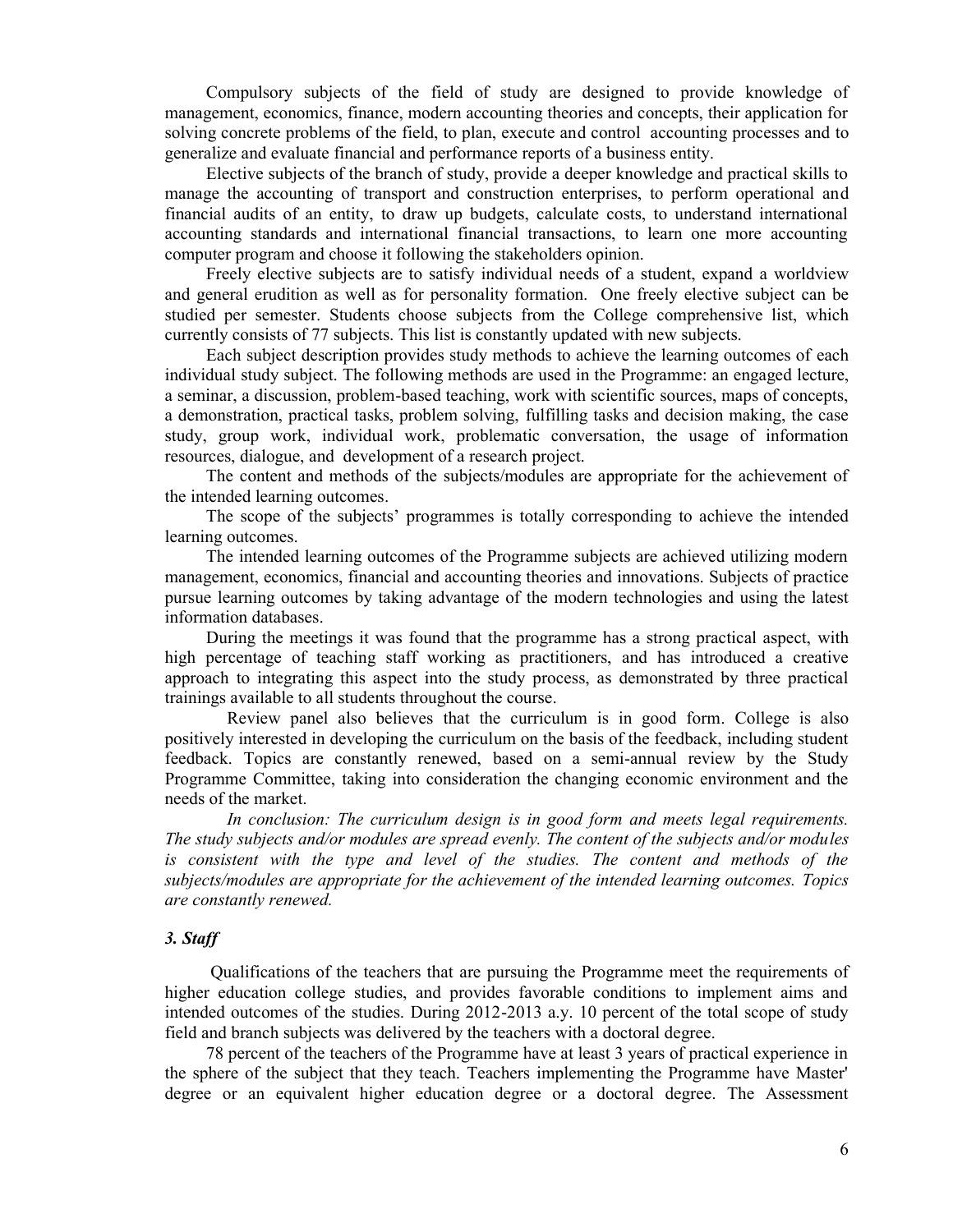Committee of the final examination consists of 5 members: three specialists-practitioners, a teacher of the Department and the representative of the College administration.

There are 32 teachers implementing the Programme, 25 of them teach study field subjects. General subjects of college studies are taught by 5 lecturers and 2 assistants. Study field subjects are delivered by 3 docents with a science degree, 16 lecturers (one of which is a doctoral student) and 6 assistants.

Most of the teachers (81 percent) implementing this Programme have extensive teaching experience (average of 13 years).

Teachers' term of office lasts five years. Every year, all the teachers have to account for the previous school year' planned scientific methodological work at the Department' meeting. Every 5 years attestation of the teacher' qualification is conducted – assessment of the teacher' compliance with minimal qualification requirements of the position and/or of the work during the term. The teacher that has fulfilled the requirements for the term has the right to participate in a new tender to take the same or a higher post. Qualification of the teaching staff of the Programme is appropriate to achieve the learning outcomes.

The number of teachers is sufficient to properly implement the Programme. During 2012- 2013 there were 25 students for one teacher' post of the Programme.

The maximum workload of one teacher' post - 1584 hours per academic year, consists of mandatory activities: contact hours with students, non-contact hours, scientific activities, publicizing, promotion and presentation to the general public the academic activities, qualification improvement and organizational activities. The structure of the teachers' work hours depends on the post held: for docents – contact hours with students – 42.5 percent, other academic activities  $-57.5$  percent; for lecturers  $-$  contact hours with students  $-48.5$  percent, other academic activities – 51.5 percent; for assistants – contact hours with students – 55 percent and other academic activities – 45 percent.

During the evaluating period turnover of the Programme teachers working in main post has not been significant. During 2012-2013 more than 75 percent of the Programme teachers worked in primary posts. The structure of the positions shows that the number of teachers in docents positions increased from 4 percent to 12.5 percent, the number of lecturers increased from 50 percent to 62.5 percent and the number of assistants decreased from 45.7 percent to 25 percent. This data reveals the tendency of lecturers' improvement that affects the quality of the Programme implementation. The change of academic staff structure of the Programme reflects the growing professional and scientific potential, which influences the quality of the Programme implementation and ensures the achievement of the intended learning outcomes.

The teachers systemically and constantly improve their qualification by participating in scientific conferences, seminars, and internships. Gained experience is successfully used to update delivered subjects and to prepare methodological materials and teaching (study) tools.

Goal-oriented scientific activities of the Programme teachers are substantiated by teachers' publications in Lithuanian and international scientific peer reviewed periodic journals, conference proceedings, and presentations of papers in international conferences.

During the evaluation period 22 teachers (69 percent) of the Programme improved their scientific qualifications while participating in various projects.

Teachers' participation in the external consultation and educational activities, activities of various organizations, associations and fellowships, etc. reveals teachers' experience in the academic and social sphere.

During the analyzed period, 25 teachers of the Programme went on practical internships and participated in the exchange programmes.

To promote research activities and enhance the improvement of the process of research competences the College fully or partially covers the participation expenses in courses and seminars, teachers are motivated to study for PhD.

Dissemination of applied research activities of the Programme is carried out by active teachers' participation in conferences, presentation of scientific papers and the students of each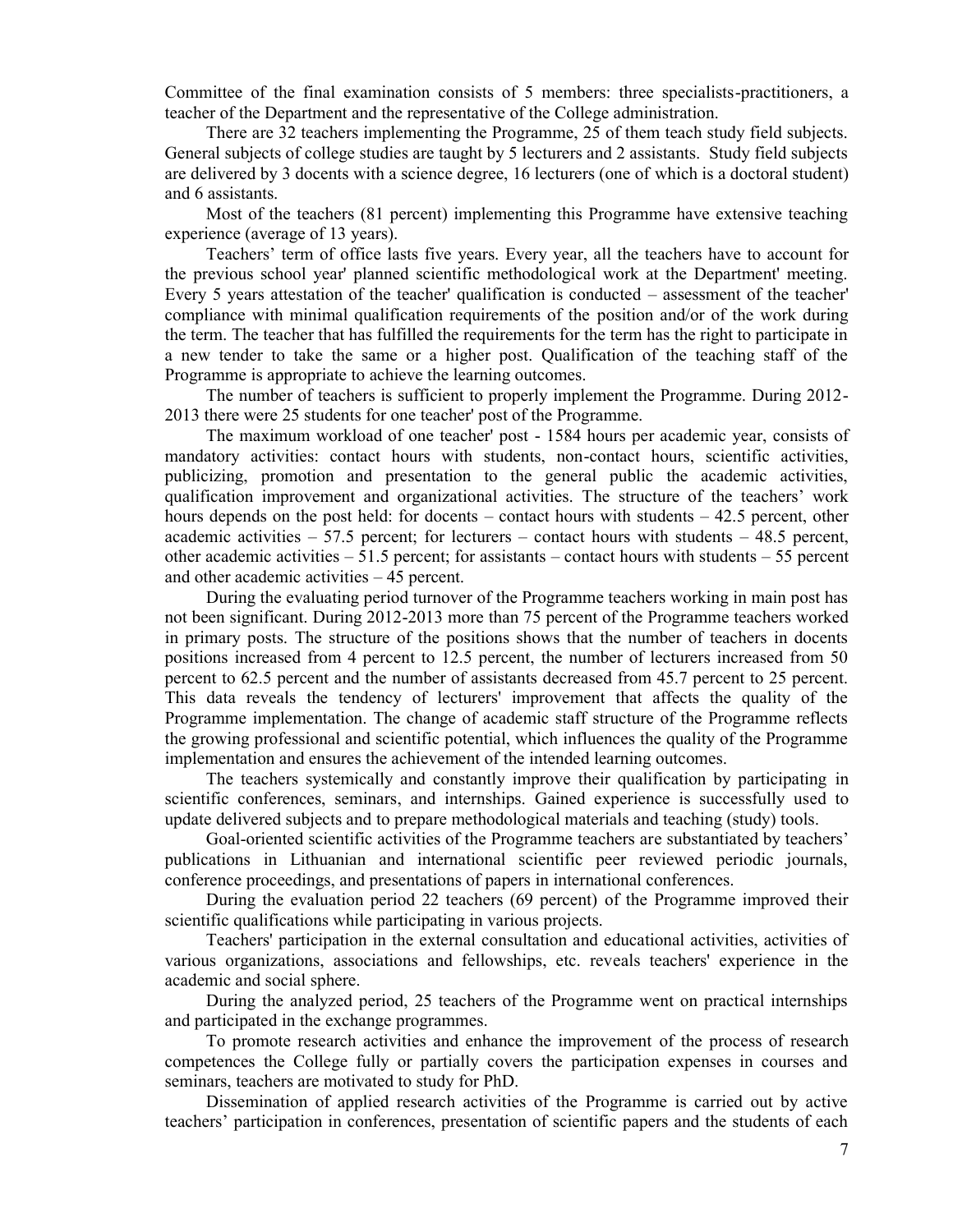department participation in the activities of Student Scientific Society. International scientific and scientific - practical conferences are being organized at the College. "Business, Studies and Me". During the evaluation period, teachers implementing the Programme published 75 scientific research papers. Since 2011 Student Scientific Association of Department of Accounting and Finance organizes students' scientific - practical conference "Dissemination of Applied - Research Activities of Students." In 2012 this conference became international.

The number of incoming teachers is small - three teachers from higher education institutions in Poland delivered lectures to students of the Programme.

There are 32 teachers involved in the Programme, and the age of 17 is 50 years and older and only 1 teacher is younger than 30 years, which is not favourable for the sustainability of the Programme.

*In conclusion: The study Programme is provided by the staff meeting legal requirements. The qualifications and the number of the teaching staff are adequate to ensure learning outcomes. Teaching staff turnover is able to ensure an adequate provision of the programme. The College is also active in employing experienced practitioners. The Programme's teaching staff is supportive to students and works in close cooperation with social partners, often beyond graduation. The staff also appears enthusiastic and motivated.*

#### *4. Facilities and learning resources*

The premises for the implementation of the Programme are adequate both in their size and quality. The premises are modern and spacious. Classrooms are sufficient in number and quality. Computing hardware and software are appropriate.

Available premises are sufficient for theoretical and practical training and provide favorable work conditions for implementation of the Programme. Students have access to The Library and Self-study Center' services. The library offers wireless Internet access. Available premises are sufficient for self-study.

| Type of the room         | Number of<br>seats | Purpose of<br>the room | Hardware, software and methodical provision                |
|--------------------------|--------------------|------------------------|------------------------------------------------------------|
| Common reading room      | 32 seats           | Library                | and Windows XP operating system is installed in computers, |
| Computerized<br>reading  | 11 seats           | self-study             | Microsoft Office Professional 2003 suite and SPSS          |
| room                     |                    | centre                 | Statistics v19.0; and Photoshop CS3.                       |
| Periodicals reading room | 6 seats            |                        | Computers are connected to a local network and to the      |
| Self-study Centre        | 15 seats           |                        | Internet.                                                  |

**Rooms and their equipment for self-study**

In the study process students use following programmes: international accounting and management program "Microsoft Dynamics NAV", accounting programs "Konto", "Stekas", "Rivilė – Gamma", statistical data analysis and processing program SPSS, simulation programme "Hard Nut: Simulation Activity" which helps to better understand the essence of business processes of a company, declarations and other documents electronic form-filling program "ABBYY eFormFiller".

Subscriptions to databases such as EBSCO Publishing, Taylor  $\&$  Francis, Emerald Management eJournals Collection; the periodicals "Official Gazette" and the electronic version of "Accounting, Audit and Tax Issues, are in place.

After assessing feasibility of aims and goals of the Programme and practice as well as intended practise results, the supervisor at the College selects an organization to host the student. Student can choose an organization to do the practice on his/her own initiative or by taking advantage of the College, or from the list of social partners of the faculty as well as from the website www.gerapraktika.lt. Students do practices at various companies.

To increase the efficiency and internationalization of self-study, sources of educational literature are constantly expanded (the ratio of publications to the number of the Programme students has increased from 4:1 (2007-2008 a.y.) to 11:1 (2011-2012 a. y.). A bigger number and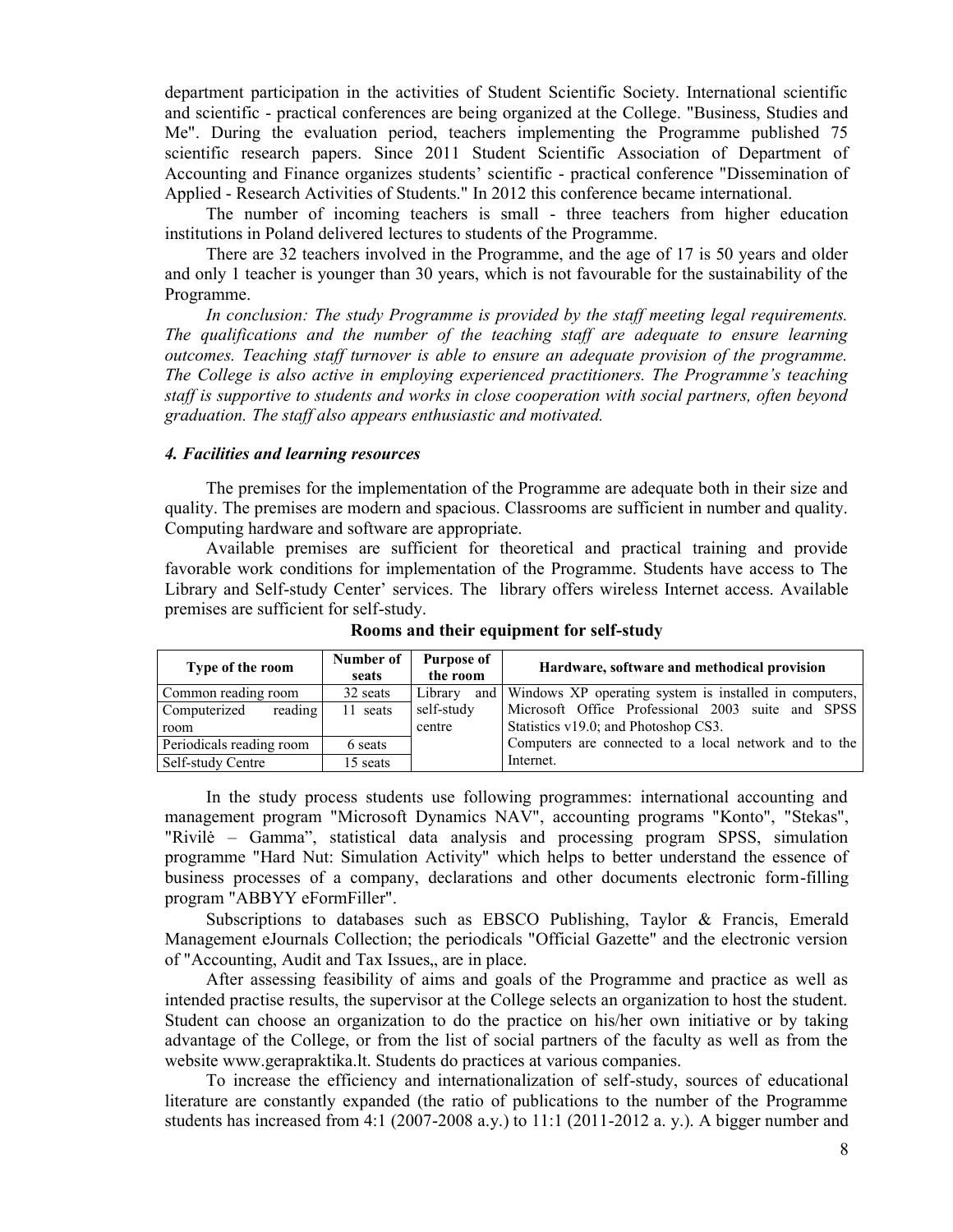a bigger variety of scientific and professional literature is being acquired not only in Lithuanian but in foreign languages as well.

All College computers have free access to the subscribed and tested scientific databases of Lithuanian Research Library Consortium as well as electronic catalogs of higher education institutions. Since 2012 students and teachers have access to collections of electronic books.

To achieve the Programme outcomes other teaching aids are used as well: dossiers of normative documents and specimens of accounting forms.

During the evaluation period, teachers of the Programme developed and (or) updated 30 publications: teaching (study) tools, and sets of practical tasks.

During the visit was observed, that teachers involved in the development of methodological publications, are recommended to pay attention to the deficiencies of practical methodological publications (workshops, practical tasks, practicums and similar).

During the meeting with students was mentioned, in order to leverage more effectively the modern technologies in the study process, it is necessary to update computers' hardware according to the changing needs.

*In conclusion: The premises for studies are adequate both in their size and quality. Material resources are systematically renewed and updated and correspond to the needs of the programme.*

#### *5. Study process and student assessment*

Student admission is planned with consideration of tendencies of labour market, results of graduates placement and prognosis of graduates demand. The admission to studies is governed by the Student admission regulations of Šiauliai College. Since 2009 the College has been participating in the joint admission to the Lithuanian higher education institutions and following its general provisions. During the meeting with students it was mentioned that the admission process is transparent and the requirements are well-founded.

Entrants applying for higher education college study programmes of the first cycle must have passed no less than two state secondary education examinations. The competitive grade consists of secondary education examination scores of Mathematics, History, Lithuanian Language and Literature and annual mark for Foreign Language which are multiplied by the weighed coefficients. Additional competitive score can be added to the prize winners of international and national Olympiads and contests as well as for those who graduated Programmes of the same study field at vocational training schools.

Maximum possible competitive score is 20.8 (since 2010). During the analyzed period, the highest competitive score of the applicants admitted to the Programme at full-time state funded places - 18.30 points (2012) and state non-funded places - 14.34 points (2011). Average competitive score in state funded places ranges from 15.86 points (2010) to 12.37 points (2008) and in state non-funded places from 9.29 points (2011) to 8.42 points (2009).

During the analyzed period, the highest competitive score and average remained almost unchanged of the applicants admitted to full-time studies of the Programme. However, the difference of average scores between state funded and state non-funded places remains (in state funded places it is on average 1.6 times higher). The highest competitive score of applicants admitted to state non-funded places is almost three times higher than the lowest competitive score. It correlates with applicants' different preparedness for the studies. To reduce the gap between the different levels of students' preparedness for the studies, additional lectures of Mathematics subject and individual consultations are being offered in the first semester.

The duration of the study week is 40 hours (1.5 credit) for full-time students; no more than 25 hours are for contact work according to schedules of studies and no less than 15 hours – for student' self-study. During the week 30 hours of practical work are allocated for practices for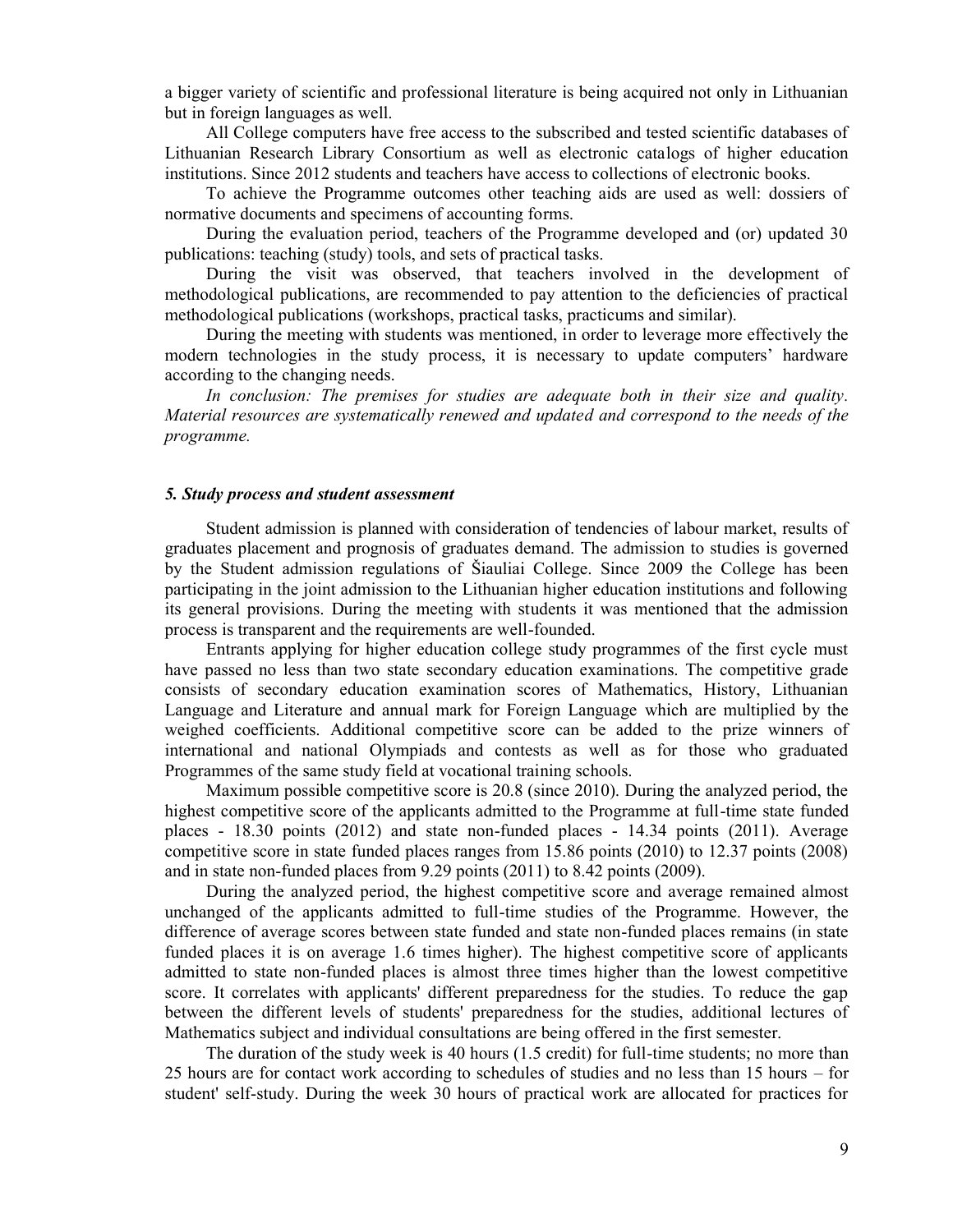full-time students and 10 hours for self-study to prepare a report, for consultations and report defense.

During the meeting with students it was clear that students are introduced to the aims of the study subject, intended learning outcomes, assessment criteria and evaluation system at the beginning of each subjects' first lecture.

A student having three or more academic debts is excluded from the list of students. A student who has failed to pass his/her academic debts within a specified period may be permitted to continue his/her studies at his/her own request by repeating the subjects.

If any student expresses intention or out of a necessity, the Dean of the Faculty upon recommendation by the Department, can confirm an Individual Study Programme for that student or a part of the Programme (for a semester or two, etc.) or allow to study a part of the Programme (no more than 1/3 of the entire Programme) in other higher education institution after having agreed on it with the dean / council of the faculty of the other institution based on the agreement of studies of higher education institutions. Working students can study according to Individual Study Plan.

All students groups examination results are improving every year, averages of the examination results of the course (group) in 2008-2011 were 7.55 points in autumn of 2008 and 7.21 points in spring of 2009. The averages of latter group were above 8 points in both semesters of the third year of studies. During the meeting with students it was explained by increased students' motivation to study, thanks to measures being implemented at the College such as speciality subjects being taught at the second and third course.

The main reasons for students "wastage" are personal and related to the worsening economic situation in the country. Students in their applications indicate that they are unable to continue their studies due to financial default and / or that they are leaving Lithuania to work in some EU country. The increase of "wastage" of 2009 graduates, is not associated with the competitive score indicators of applicants admitted to Programme, because in 2008 an average competitive score of admitted applicants was lower and 'wastage' percent was lower too.

Student Scientific Society is working in the Department, which in 2011 organized the first scientific - practical conference "Dissemination of Applied - Research Activities of Students." In 2012 this conference became international. Students from Latvia and Ukraine participated. During the analyzed period, 16 students of Accounting Programme presented papers, one of them abroad (at international scientific - practical conference held in Riga). Students examine current accounting problems in their papers.

Students of the Programme participate in self-government of the College in the competitions organized by Šiauliai Municipality, Šiauliai Chamber of Commerce, Industry and Crafts, Šiauliai University and other organizations.

For participation and achievements in scientific, cultural, sporting and social activities students are awarded with one-off grants and acknowledgements.

The Programme Students mobility is carried out under Erasmus exchange programme. In 2011-2012 two students from Kwidzino Powislanska Szkola Wyzsza (Poland) and two students from Istanbul Arel University (Turkey) studied under the Erasmus exchange programme. One student is studying at Istanbul Arel University in 2012-2013 a.y. Internationalization is substantiated by students coming to take the advantage of the opportunity to study in a foreign language. In 2008 - 2012 sixteen students from Latvia and Poland were enrolled in partial studies at the Department.

Students are permanently granted academic, social and material support (loans, scholarships, financial aid for students with disabilities, sponsor scholarships, single scholarships and allowances as well as incentive scholarships).

During the meeting with students was mentioned that opening the introductory lecture of each semester the teacher presents and introduces students with the subject' programme, objectives, intended learning outcomes, assessment framework of the study results (influence of the interim assessments on the final grade, under what results students will have to repeat the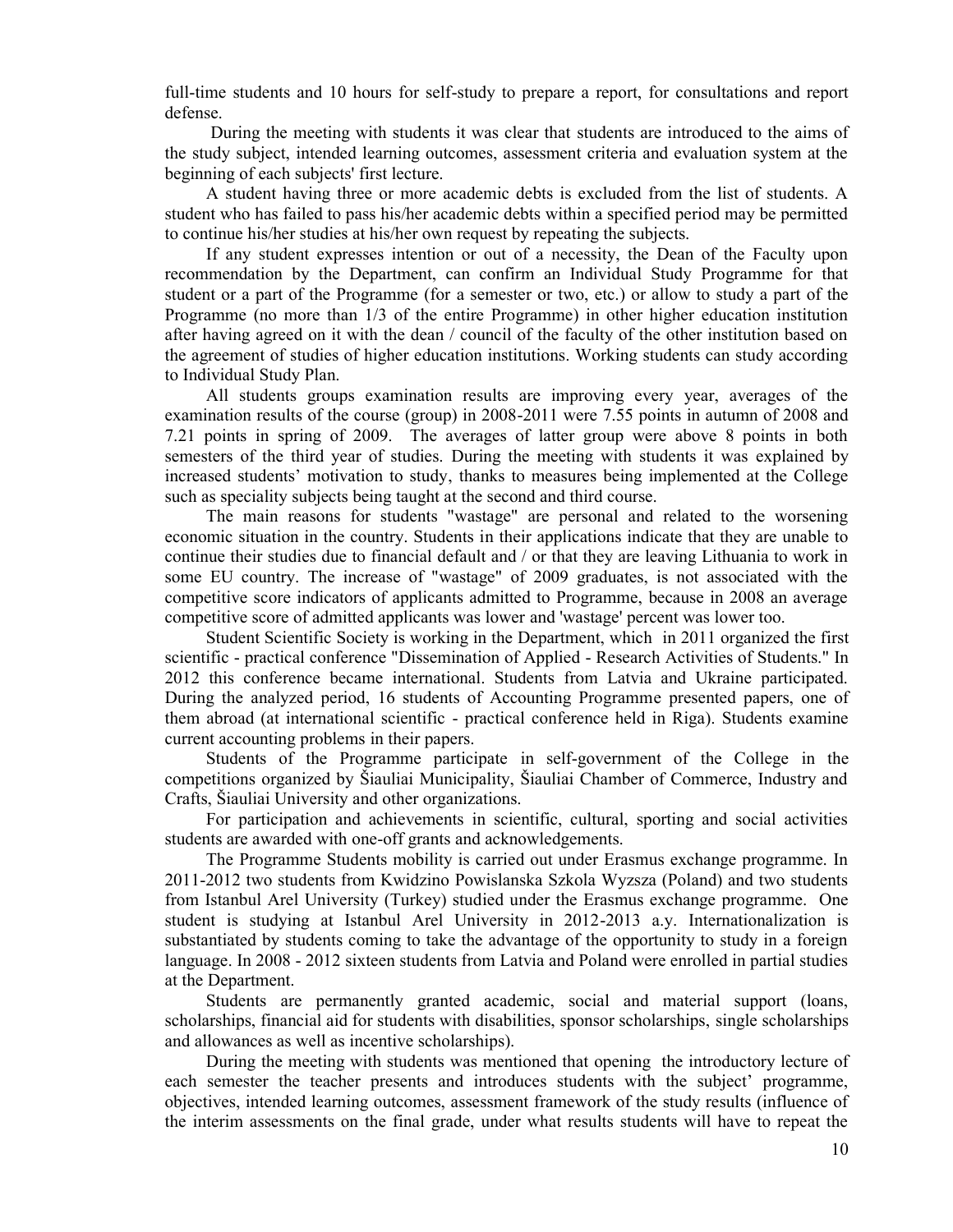course and whether it will be possible to retake the final assessment), assessment criteria and requirements.

The system of accumulative assessment is applied at the College. The Assessment of subject and practice results is conducted during the entire semester and examination period applying cumulative assessment system and using individual cumulative index.

The system / logic of the assessment grade formation ensures objectivity and comprehensive assessment of student achievements by enabling and encouraging to pursue and apply a variety of assessment methods, allowing to verify the compliance between the set learning outcomes and the assessment criteria. Starting in 2013, full-time students will be developing a final paper.

The data of the graduates' employment is analyzed three years later after the graduation.

The Graduates' employment data shows that the overall employment rate varies each year depending on the time elapsed after the graduation and the country' economic situation.

Graduates seem to find their place in the labor market by specialty with a greater success.

College Career Center provides individual and group consultations for students on preparation for labor market and finding employment.

Compared to incoming students, mobility of outgoing students of Accounting is insufficient. It is necessary to improve this field of activity – to promote international students exchange.

During the meeting with students was mentioned unused open educational resources and massive online courses, however, students have not published any scientific publications.

*In conclusion: The admission requirements are well-founded and the student support system is adequate.*

During the meeting with students was mentioned that t*he assessment system is clear, transparent and understandable for students; organization of the study process ensures an adequate provision of the programme and the achievement of the learning outcomes. Greater emphasis should be placed on student mobility and more encourage provided from the college side. The panel also recommends expanding responsibilities of the Career Centre and making it more visible to the students.*

#### *6. Programme management*

The main documents regulating the internal study quality assurance system of the Programme are: Quality manual, Study Regulations, Description of Study Subjects Attestation Procedure, Description of the Assessment of the Study Outcomes, Description of Study Programme Development, Assessment and Update Procedure.

In accordance with the regulations, the Department carries out and implements the Programme and ensures its quality. The Department performs continuous monitoring and internal self-assessment of the Programme implementation. It organizes the receipt of feedback from the Programme participants - students, teachers and stakeholders.

Teachers working in the Programme are directly responsible for the proper implementation of the studies. Responsibilities and distribution of power of teachers and other staff members involved in the Programme implementation are defined in the Staff Regulations.

Supervision and quality assessment of the Programme is carried out by The Committee of Social Sciences Study Programme Implementation, Supervision and Study Quality Assurance and The Faculty Council.

At the end of each semester the data on learning outcomes of studies is collected and analyzed: self-assessment of subjects, quality assessment of subjects' delivery and performance practice is carried out. Strengths and weaknesses are determined. Employers' opinion about the level of achievement of students learning outcomes during professional practice is analyzed. The study of final examinations quality is carried out to identify strengths and weaknesses of the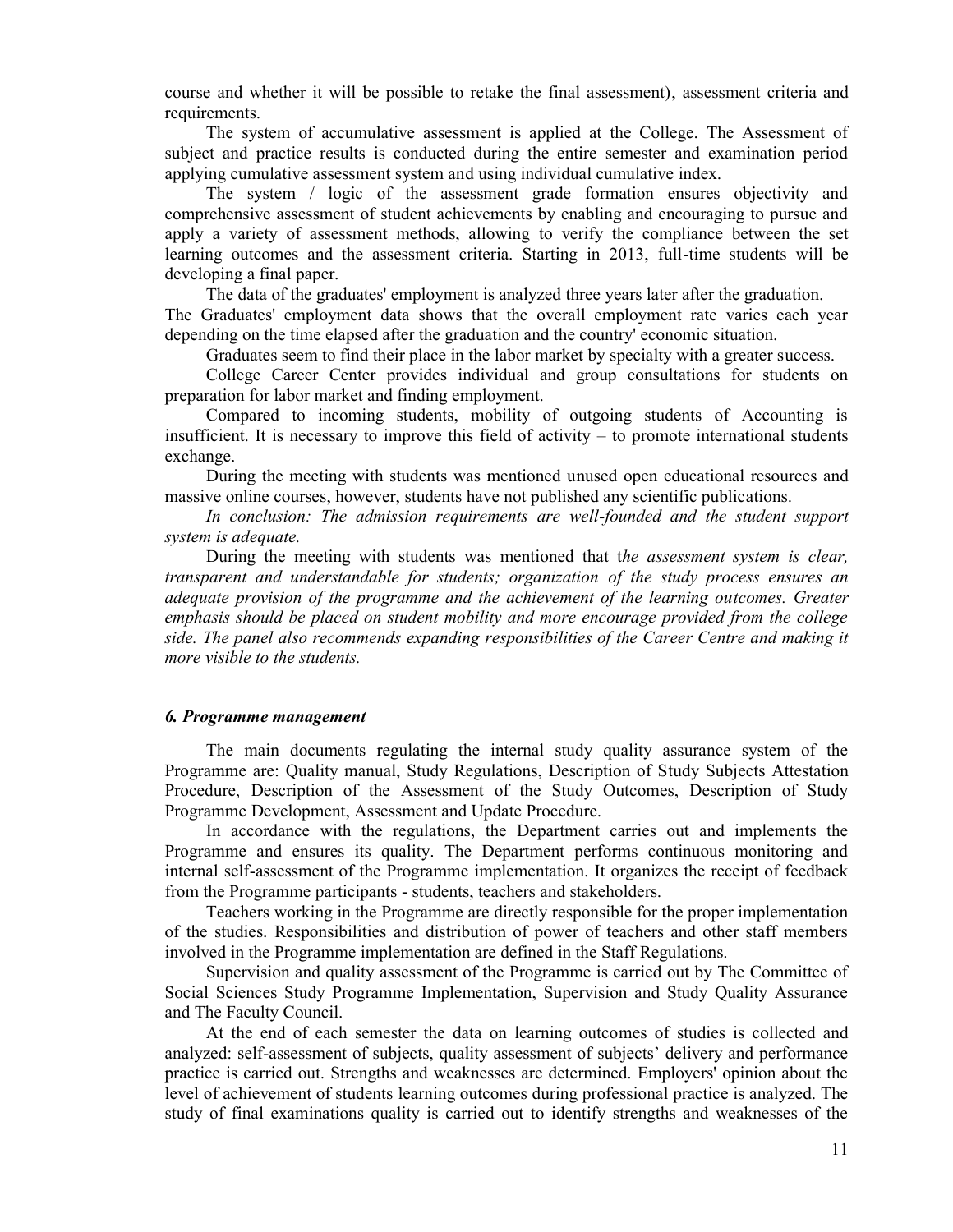achieved learning outcomes and provide actions for students' learning outcomes improvement. Every year remarks on the final examination and final papers evaluation and organization of the Head of Qualification Committee are considered.

The College has continuously updated computer databases for data collection which are necessary for study programmes analysis and assessment: electronic document management system "Bureau", where documents of the Accounting and Finance Department' Study Programme organization, implementation and supervision are collected, stored and systematized; student admittance, student, alumni, staff databases, database of freely elective subjects and practice placements.

The internal study quality assurance system of the Programme is implemented by the annual cyclic process where the assessment of the learning outcomes quality of previous semester or academic year becomes the basis for improvement. Identified means for improvement are included in next year' activities plans.

The Programme is periodically updated 3 years or more often. Reason for the update of the Programme - the continuous study quality assurance and improvement.

In 2008 was carried out as a partial (learning aims) self-assessment of the Programme. On its basis, the Programme' objectives, fields of activities and intended competencies were adjusted. In 2010, following the self-assessment of the Programme structure and content, the Programme was adjusted to ensure compliance with changing legal, professional and public requirements. In 2011 a partial self-assessment of the Programme structure, staff, material resources, study process and its evaluation was carried out. In 2012 - a partial self-assessment of the aim and intended learning outcomes. On the basis of conducted partial self-assessment' data and to ensure compliance with international trends in higher education the Programme was updated again in 2012.

During the evaluation period 26 subjects were certified and re-certified.

To the quality assurance processes involve the members of College academic community and external social stakeholders. The feedback is received from stakeholders during different processes: in the course of the study, after practices, and after the examination and after the events.

Information about the Programme being implemented is received via questionnaire surveys. The analysis of student surveys' results conveys the information which reveals students' attitudes towards the particular subjects, subjects' place in the Programme, practice organization, the final assessment, international exchange programs, academic and social support, and publicizing quality of the studies and improvement of the study environment.

Contact with the Programme graduates is constantly maintained on purpose to find out their opinion of the quality of studies, what general and (or) professional skills they lack when finding their place in the labor market, the professional expertise that they need the most, and what is the ratio of general employment and employment by their specialty.

During the meeting with the Social partners involvement in the assessment and improvement process of the Programme is an integral part of the Programme implementation chain. Collaboration with employers aims to continuously evaluate the situation in the labor market and graduates (trained professionals) ability to meet labor market needs.

In 2012, a quality management system was developed to implement the quality policy and quality strategy, which complies with LST EN ISO 9001:2008 standards and is based on the European Foundation for Quality Management (EFQM) business excellence model principles. The College has appropriate management systems in place for the implementation of the programme.

Responsibilities of the Programme implementation and maintenance are clearly allocated. Responsibilities and processes are clearly identified. These responsibilities and processes are defined and regulated by national legislation and by the statutes and regulations of the College. Quality assurance seems well-developed and a quality manual is produced.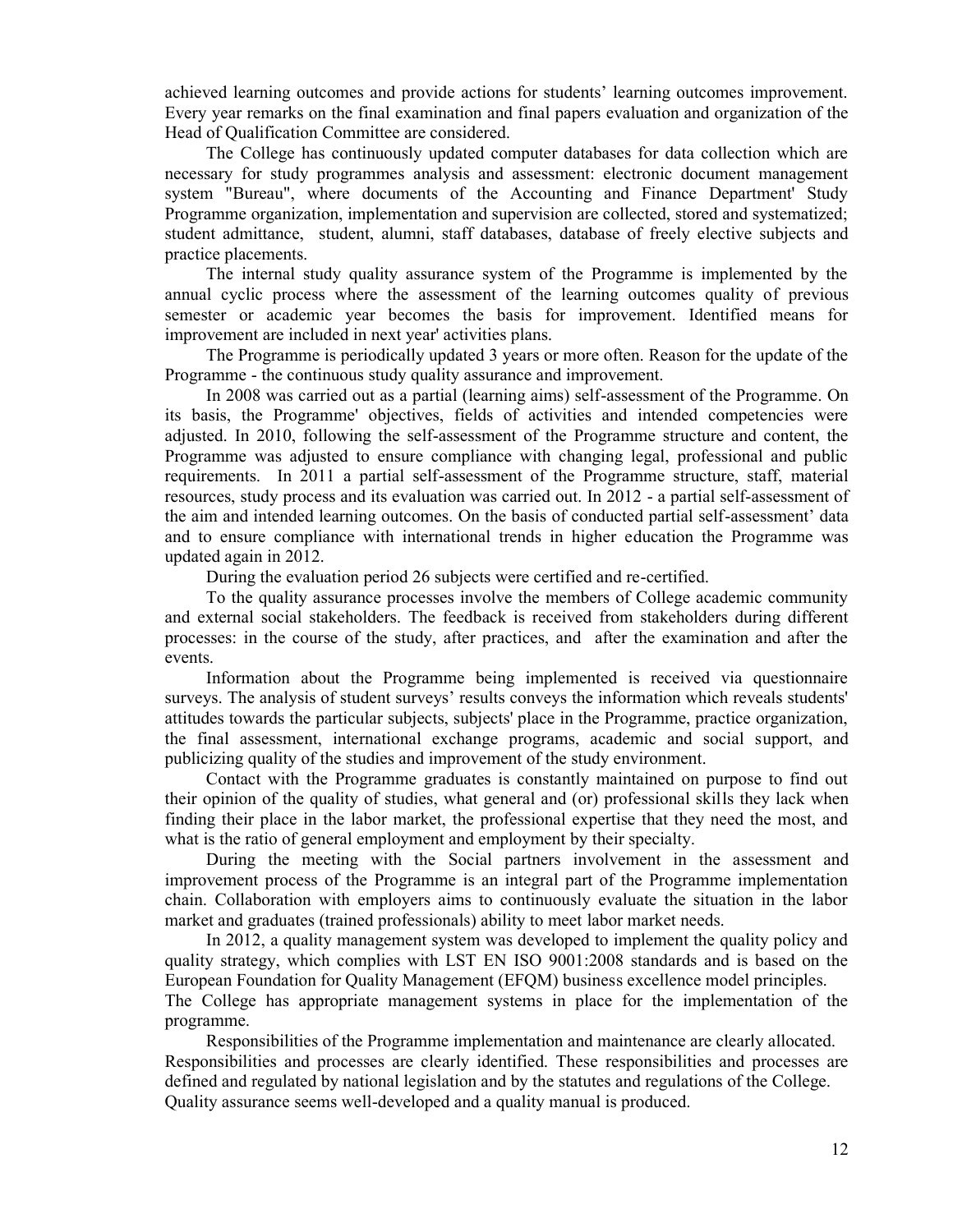Information and data on the implementation of the Programme are regularly collected and analysed.

The assessment and improvement processes of the Programme involve stakeholders. The outcomes of evaluations are used to improve the programme. The programme has been improved a number of times based on feedback from stakeholders.

Computer databases at the College provide access to necessary information for the Programme' implementation. They are sufficient for analysis and the improvement of the quality assurance process of the Programme, but there is a lack of the system of internal assessment of study quality, a process for analyzing the results, specifically, systemized feedback data from stakeholders in different phases of processes: in the course of study, after practice and after the events.

*In conclusion: Monitoring and evaluation procedures of the study programme are determined in the Description of the Management Procedure of the Šiauliai Study Programme which is constantly renewed and updated. The study programme is constantly being improved and renewed in accordance with the results of the internal evaluations. The review panel would recommend making the Quality Assurance process more visible to students.*

#### III. RECOMMENDATIONS

- More English knowledge and skills development opportunities should be provided for the Programme students, as well as teachers.
- More highly qualified teachers having good English language skills could be invited to the Programme or the English skills of the present teachers could be developed.
- Teachers' mobility could be increased giving the opportunities for teachers to integrate international practical experience to the Programme curriculum.
- More students mobility is recommended, College should be more active in seeking for international partners, to promote students' international cooperation.
- To introduce more lessons using special computer software in accounting, useful for future practical activity.
- More publications of teachers should be in peer reviewed journals; also students should be encouraged to publish more articles.
- To seek active participation of external social partners in the improvement of the Programme.
- To complete the project "Improvement of Šiauliai State College Internal Study Quality Management System".

#### IV. SUMMARY

The **Programme aims and learning outcomes** are well defined, clear and publicly accessible; the programme aims and learning outcomes are based on the academic and professional requirements, public needs and the needs of the labour market. The programme aims and learning outcomes are consistent with the type and level of studies and the level of qualifications offered; the name of the programme, its learning outcomes, content and the qualifications offered are compatible with each other.

Having assessed **Curriculum design**, the Team members made the following conclusions: the curriculum design meets legal requirements; study subjects and modules are spread evenly, their themes are not repetitive; the content of the subjects and modules is consistent with the type and level of the studies; the content and methods of the subjects/modules are appropriate for the achievement of the intended learning outcomes; the scope of the programme is sufficient to ensure learning outcomes; the content of the programme reflects the latest achievements in science and technologies.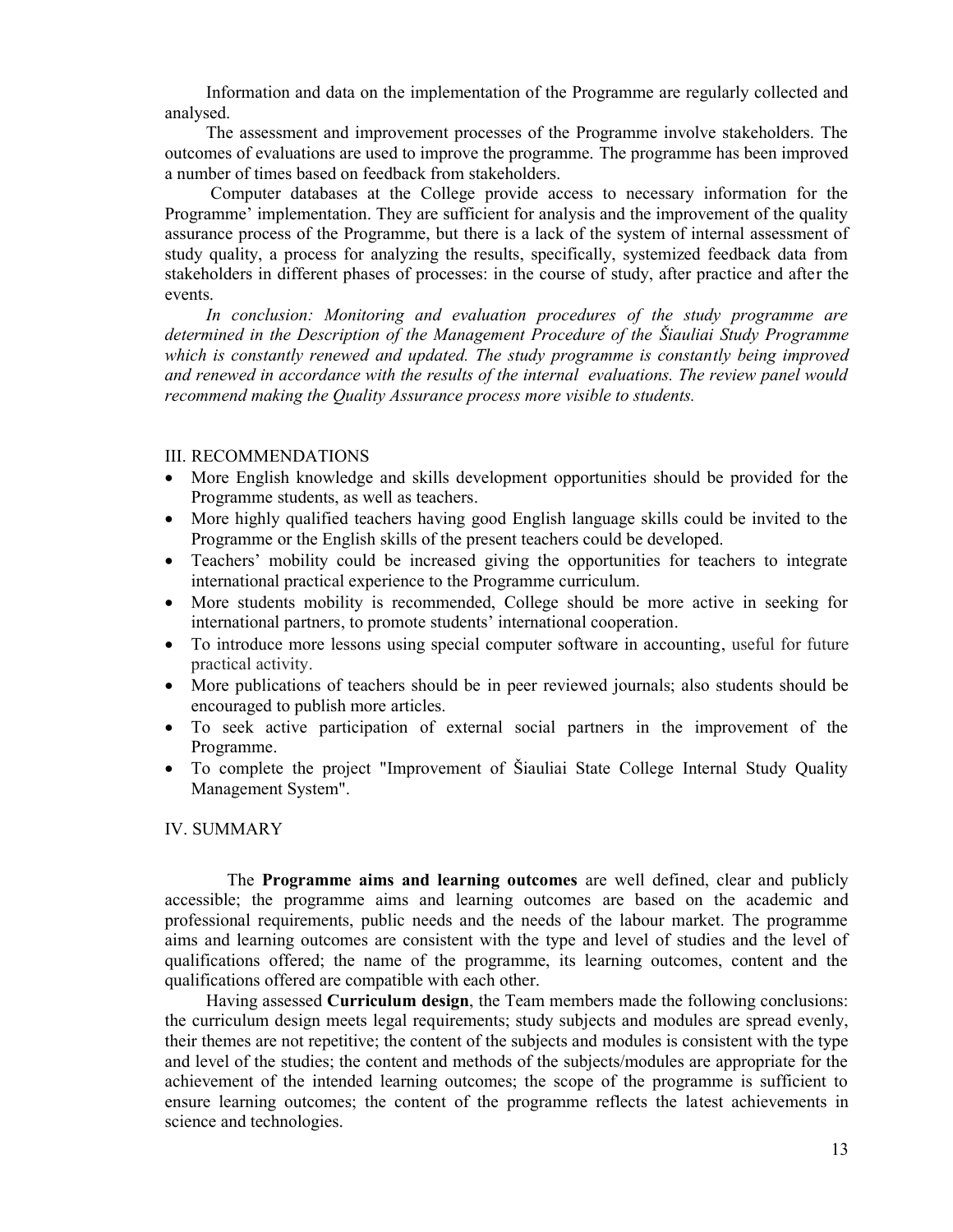Summarising the findings, **Staff,** the Team members made the following conclusions: the study programme is provided by the staff meeting legal requirements; the qualifications of the teaching staff are adequate to ensure learning outcomes; the number of the teaching staff is adequate to ensure learning outcomes; teaching staff turnover is able to ensure an adequate provision of the programme; the higher education institution creates conditions for the professional development of the teaching staff necessary for the provision of the programme; the teaching staff of the programme is involved in research directly related to the study programme being reviewed.

Having assessed **Facilities and learning resources**, the Team members made the following conclusions: the premises for studies are adequate both in their size and quality; the teaching and learning equipment are adequate both in size and quality; the higher education institution has adequate arrangements for students' practice; teaching materials (textbooks, books, periodical publications, databases) are adequate and accessible.

Having assessed **Study process and student assessment**, the Team members made the following conclusions: the admission requirements are well-founded; the organisation of the study process ensures an adequate provision of the programme and the achievement of the learning outcomes; students are encouraged to participate in research, artistic and applied research activities; students have opportunities to participate in student mobility programmes; the higher education institution ensures an adequate level of academic and social support; the assessment system of students' performance is clear, adequate and publicly available; professional activities of the majority of graduates meets the programme providers' expectations.

Summarising the findings, **Programme management**, is made the following conclusions: responsibilities for decisions and monitoring of the implementation of the programme are clearly allocated; information and data on the implementation of the programme are regularly collected and analysed; the outcomes of internal and external evaluations of the programme are used for the improvement of the programme; the evaluation and improvement processes involve stakeholders; the internal quality assurance measures are effective and efficient.

Though the following comments on the strong areas and areas for improvement might be made.

#### **Strenghts:**

- Well prapared study curriculum, good sequence of subjects, not overlapping content, no specializations, a lot of electives that keep high level of individualization of the study programme.
- Wide range of modern learning methods are used in the Programme, including video conferences, video lectures, visits to the institutions, case studies, discussion, computerized training, etc.
- Programme management is on high level in this Programme.

#### **Weaknesses:**

- Weak knowledge of English at the level of teachers and students.
- Too few lessons with computer software in accounting are desired.
- Too little attention paid on students and teachers mobility, too narrow list of foreign partners.
- Too little publications prepared by students.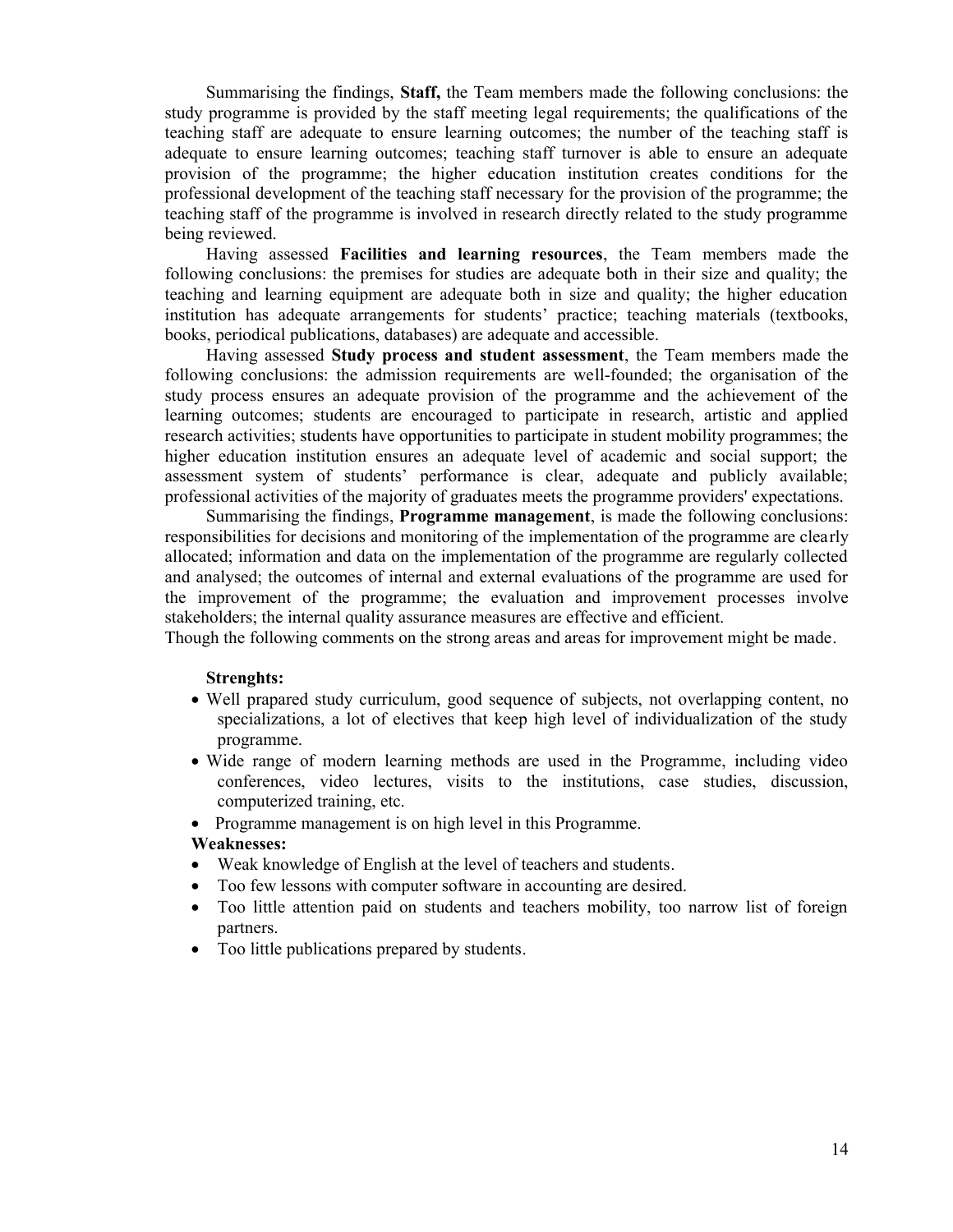#### V. GENERAL ASSESSMENT

The study programme *Accounting* (state code – **653N44006**) at Šiauliai State College is given positive evaluation.

| No.              | <b>Evaluation Area</b>                                                                                     | <b>Evaluation Area</b><br>in Points* |
|------------------|------------------------------------------------------------------------------------------------------------|--------------------------------------|
| 1.               | Programme aims and learning outcomes                                                                       |                                      |
| 2.               | Curriculum design                                                                                          |                                      |
| 3.               | <b>Staff</b>                                                                                               |                                      |
| $\overline{4}$ . | Material resources                                                                                         |                                      |
| 5.               | Study process and assessment (student admission, study process<br>student support, achievement assessment) |                                      |
| 6.               | Programme management (programme administration, internal quality<br>assurance)                             |                                      |
|                  | <b>Total:</b>                                                                                              | 19                                   |

*Study programme assessment in points by evaluation areas*.

\*1 (unsatisfactory) - there are essential shortcomings that must be eliminated;

2 (satisfactory) - meets the established minimum requirements, needs improvement;

3 (good) - the field develops systematically, has distinctive features;

4 (very good) - the field is exceptionally good.

Grupės vadovas:

Team leader: Assoc. prof. Dr. Natalja Gurvitsh

Grupės nariai:<br>Team members:

Prof. Dr. Magdalena Osinska Inna Sidorova Prof. Dr. Jonas Žaptorius Milda Talalaitė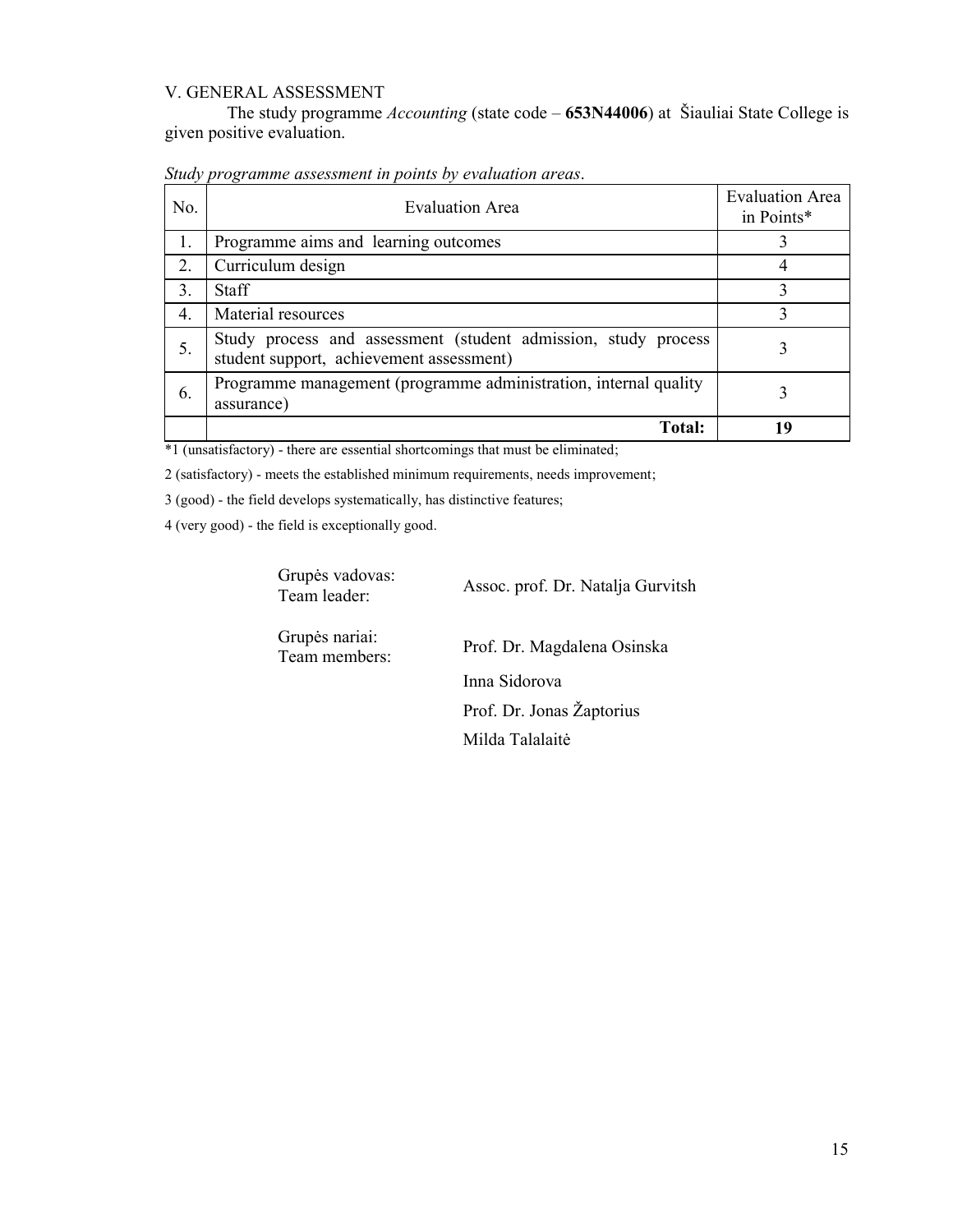## **ŠIAULIŲ VALSTYBINĖS KOLEGIJOS PIRMOSIOS PAKOPOS STUDIJŲ PROGRAMOS** *BUHALTERINĖ APSKAITA***(VALSTYBINIS KODAS – 653N44006) 2013- 11-19 EKSPERTINIO VERTINIMO IŠVADŲ NR. SV4-375-1 IŠRAŠAS**

**<...>**

#### V. APIBENDRINAMASIS ĮVERTINIMAS

Šiaulių valstybinės kolegijos studijų programa *Buhalterinė apskaita* (valstybinis kodas – 653N44006) vertinama **teigiamai**.

| Eil. | Vertinimo sritis                                 | <b>Srities</b> |
|------|--------------------------------------------------|----------------|
|      |                                                  | įvertinimas,   |
| Nr.  |                                                  | balais*        |
| 1.   | Programos tikslai ir numatomi studijų rezultatai | 3              |
| 2.   | Programos sandara                                | $\overline{4}$ |
| 3.   | Personalas                                       | 3              |
| 4.   | Materialieji ištekliai                           | 3              |
| 5.   | Studijų eiga ir jos vertinimas                   | 3              |
| 6.   | Programos vadyba                                 | 3              |
|      | Iš viso:                                         | 19             |

\* 1 - Nepatenkinamai (yra esminių trūkumų, kuriuos būtina pašalinti)

2 - Patenkinamai (tenkina minimalius reikalavimus, reikia tobulinti)

3 - Gerai (sistemiškai plėtojama sritis, turi savitų bruožų)

4 - Labai gerai (sritis yra išskirtinė)

 $\langle \cdot \rangle$ 

#### IV. SANTRAUKA

Šios **programos tikslai ir numatomi studijų rezultatai** yra apibrėžti, aiškūs ir viešai skelbiami; programos tikslai ir numatomi studijų rezultatai pagrįsti akademiniais ir profesiniais reikalavimais, visuomenės ir darbo rinkos poreikiais. Programos tikslai ir numatomi studijų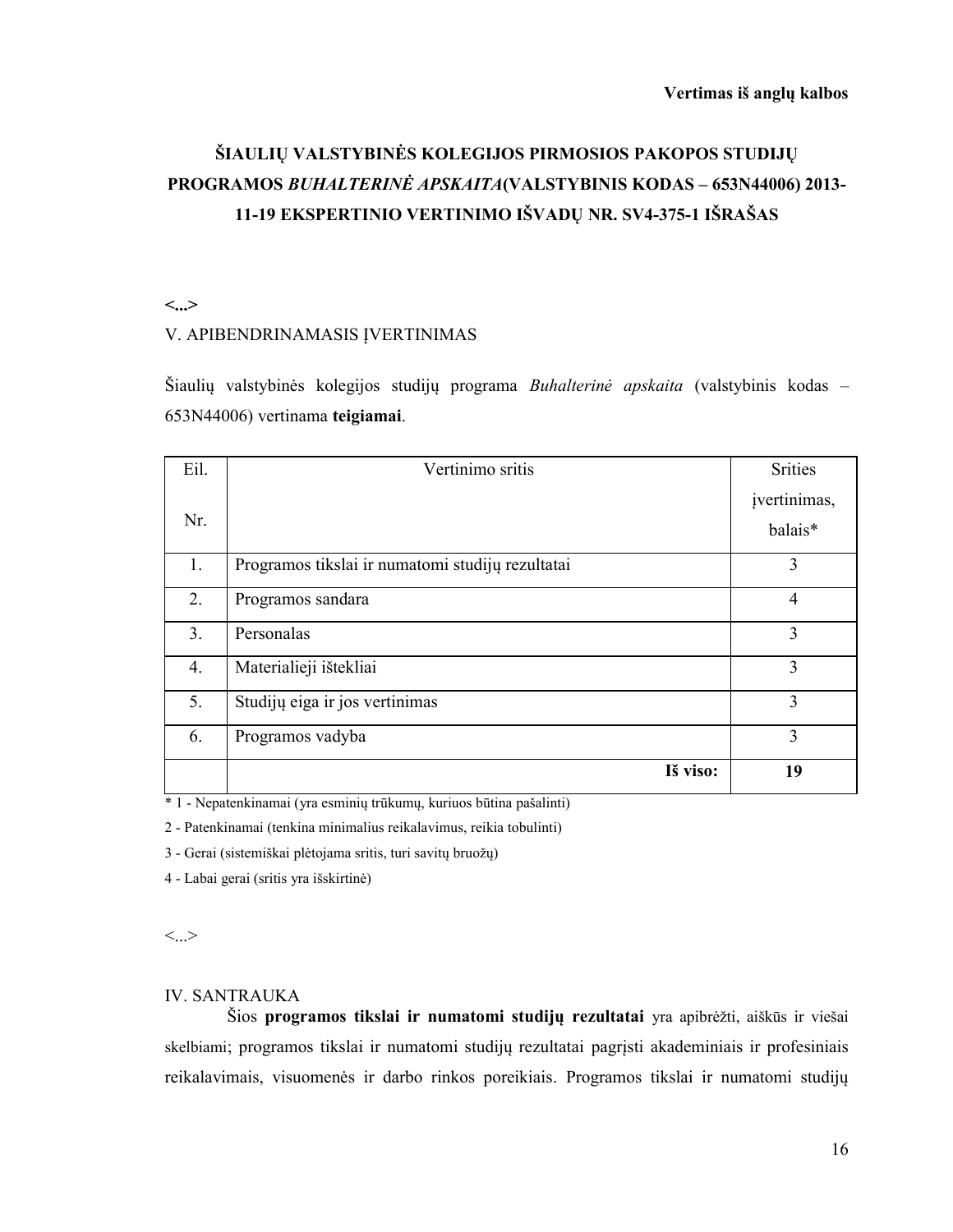rezultatai atitinka studijų rūšį, pakopą ir kvalifikacijų lygį; programos pavadinimas, numatomi studijų rezultatai, programos turinys ir suteikiama kvalifikacija dera tarpusavyje.

Įvertinusi **programos sandarą**, vertinimo grupė padarė šias išvadas: programos sandara atitinka teisės aktų reikalavimus; studijų dalykai ir moduliai išdėstyti nuosekliai, jų temos nesikartoja; dalykų ir modulių turinys atitinka studijų rūšį ir pakopą; dalykų (modulių) turinys ir metodai leidžia pasiekti numatomus studijų; programos apimtis yra pakankama studijų rezultatams pasiekti; programos turinys atitinka naujausius mokslo ir technologijų pasiekimus.

Susumavusi duomenis apie **personalą**, vertinimo grupė padarė šias išvadas: studijų programą įgyvendinantis personalas atitinka teisės aktų reikalavimus; dėstytojų kvalifikacija yra tinkama numatomiems studijų rezultatams pasiekti; dėstytojų skaičius yra pakankamas numatomiems studijų rezultatams pasiekti; aukštoji mokykla užtikrina (sudaro) sąlygas dėstytojų profesiniam tobulėjimui, kuris reikalingas programai vykdyti; aukštojoje mokykloje vykdomi moksliniai tyrimai, tiesiogiai susiję su analizuojama programa.

Įvertinusi **materialiuosius išteklius**, vertinimo grupė padarė šias išvadas: studijoms skirtos patalpos yra tinkamos ir jų pakanka; naudojama įranga studijoms tinkama ir jos pakanka; aukštoji mokykla turi tinkamą bazę praktikoms; metodiniai ištekliai (vadovėliai, knygos, periodika, duomenų bazės) yra tinkami, pakankami ir prieinami.

Įvertinusi studijų eigą ir jos vertinimą, vertinimo grupė padarė šias išvadas: priėmimo į studijas reikalavimai yra pagrįsti; studijų proceso organizavimas užtikrina tinkamą programos įgyvendinimą ir studijų rezultatų pasiekimą; studentai skatinami dalyvauti mokslo, meno ir taikomojoje mokslo veikloje; studentams sudaromos sąlygos dalyvauti judumo programose; aukštoji mokykla užtikrina tinkamą akademinę ir socialinę paramą; studentų pasiekimų vertinimo sistema yra aiški, vieša ir tinkama studijų rezultatams įvertinti; daugelio programos absolventų profesinė veikla atitinka programos vykdytojų lūkesčius.

Susumavusi **programos vadybos** duomenis, vertinimo grupė padarė šias išvadas: aiškiai paskirstyta atsakomybė už programos įgyvendinimą ir priežiūrą, sprendimų priėmimą; periodiškai renkami ir analizuojami duomenys bei kita informacija apie programos įgyvendinimą; programos vidinio ir išorinio vertinimo rezultatai veiksmingai panaudojami tobulinant programą; į programos vertinimo ir tobulinimo procesus įtraukiami socialiniai dalininkai; naudojamos vidinio kokybės užtikrinimo priemonės yra veiksmingos.